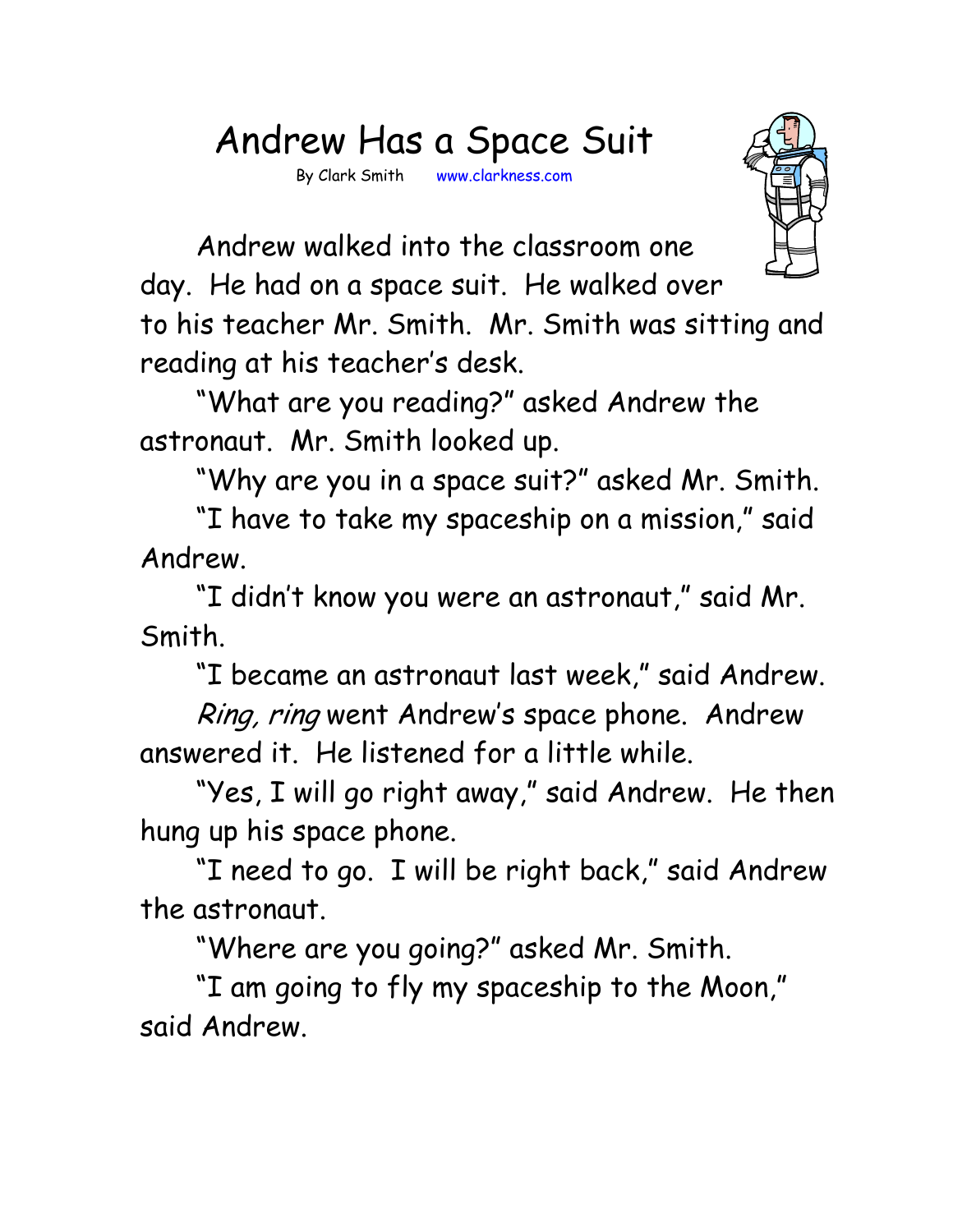Andrew and Mr. Smith walked out of the classroom. They went out to the school's parking lot. There sat Andrew's spaceship. He hopped in it.

Vroom went the spaceship as it went up into the sky. Then *zoom* and the spaceship flew away. It was soon out of sight.

 Mr. Smith stood and watched. He had never had a student who was an astronaut before.

 After about ten minutes, Andrew came flying back. He landed his spaceship in the school parking lot. He hopped out. A dog got out of the spaceship, too. It was a robot dog.



 "Woof, woof," said the robot dog. Andrew and the robot dog walked up to Mr. Smith.

 "Here is a robot dog from space. His name is Robot Dog," said Andrew.

 "Nice to meet you, Robot Dog," said Mr. Smith. "Woof, woof," said Robot Dog.

 "Robot Dog is very nice," said Andrew. "He just needed a ride from the Moon to Earth."

 "Now I have to take him to Washington, D.C. Robot Dog needs to talk with the President," said Andrew.